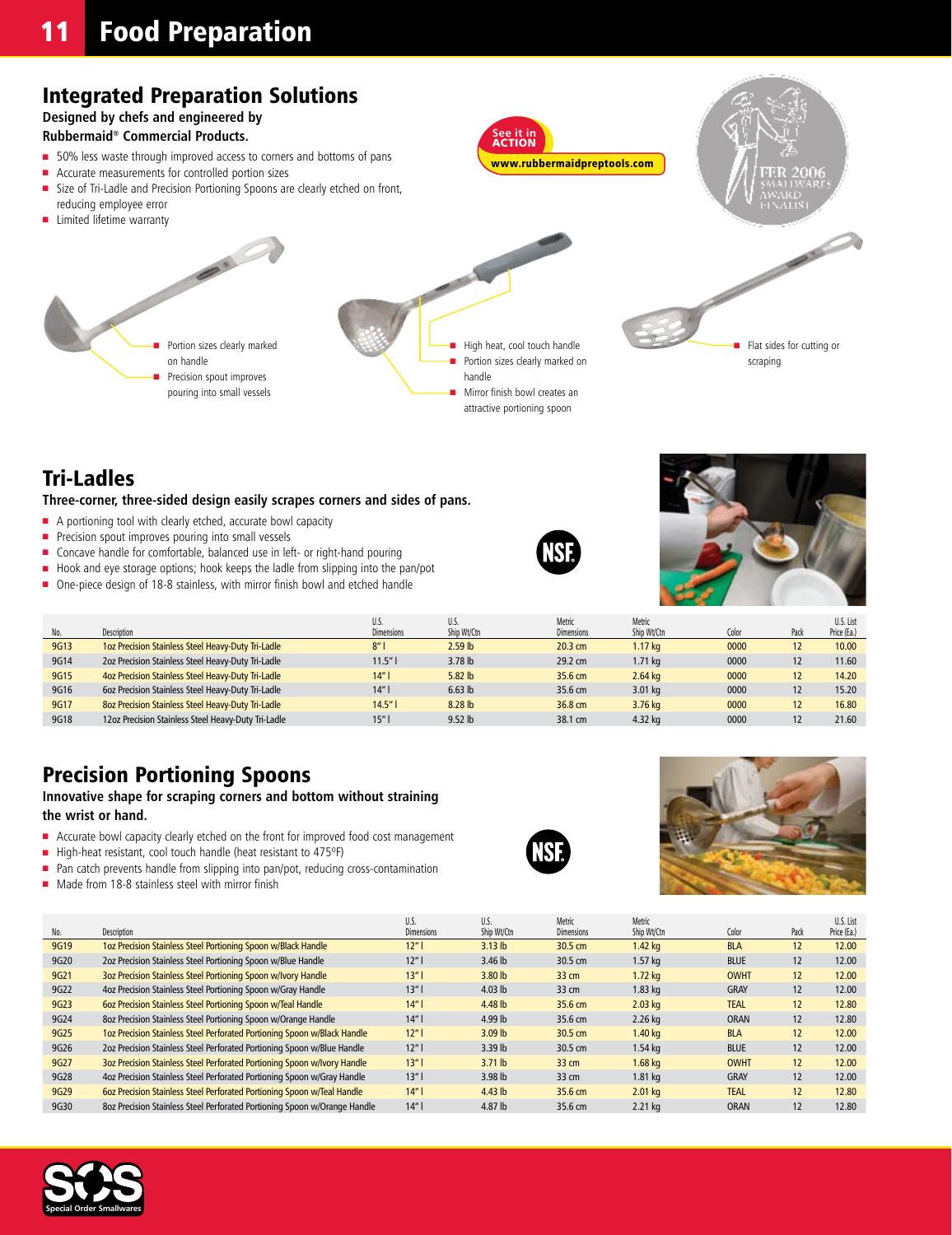## Precision Heavy-Duty Spoons

**Deep bowl for scooping and flat sides for cutting and scraping.** 

- Hook and eye storage options; hook keeps the spoon from slipping into the pan/pot
- One-piece design of 18-8 stainless steel with mirror finish





| No.  | <b>Description</b>                                        | U.S.<br><b>Dimensions</b> | U.S.<br>Ship Wt/Ctn | Metric<br><b>Dimensions</b> | Metric<br>Ship Wt/Ctn | Color | Pack | U.S. List<br>Price (Ea.) |
|------|-----------------------------------------------------------|---------------------------|---------------------|-----------------------------|-----------------------|-------|------|--------------------------|
| 9G04 | 11" Precision Stainless Steel Heavy-Duty Solid Spoon      | 11"                       | $3.33$ lb           | $27.9 \text{ cm}$           | $1.51$ kg             | 0000  | 12   | 9.80                     |
| 9G07 | 13" Precision Stainless Steel Heavy-Duty Solid Spoon      | 13"                       | $3.42$ lb           | $33 \text{ cm}$             | $1.55$ ka             | 0000  | 12   | 10.80                    |
| 9G10 | 15" Precision Stainless Steel Heavy-Duty Solid Spoon      | 15"                       | $4.21$ lb           | 38.1 cm                     | $1.91$ kg             | 0000  | 12   | 11.80                    |
| 9G05 | 11" Precision Stainless Steel Heavy-Duty Slotted Spoon    | 11"                       | $3.08$ lb           | 27.9 cm                     | 1.40 <sub>k</sub>     | 0000  | 12   | 9.80                     |
| 9G08 | 13" Precision Stainless Steel Heavy-Duty Slotted Spoon    | 13"                       | 3.17 <sub>lb</sub>  | $33 \text{ cm}$             | 1.44 <sub>ka</sub>    | 0000  | 12   | 10.80                    |
| 9G11 | 15" Precision Stainless Steel Heavy-Duty Slotted Spoon    | 15"                       | $3.96$ lb           | 38.1 cm                     | $1.80$ kg             | 0000  | 12   | 11.80                    |
| 9G06 | 11" Precision Stainless Steel Heavy-Duty Perforated Spoon | 11"                       | $3.08$ lb           | $27.9 \text{ cm}$           | 1.40 <sub>k</sub>     | 0000  | 12   | 9.80                     |
| 9G09 | 13" Precision Stainless Steel Heavy-Duty Perforated Spoon | 13"                       | 3.17 <sub>lb</sub>  | $33 \text{ cm}$             | $1.44$ ka             | 0000  | 12   | 10.80                    |
| 9G12 | 15" Precision Stainless Steel Heavy-Duty Perforated Spoon | 15"                       | $3.96$ lb           | 38.1 cm                     | 1.80 <sub>k</sub>     | 0000  | 12   | 11.80                    |

### High Heat Scrapers

#### **All purpose scrapers and spatulas are a necessity in every kitchen.**

- Silicone blade and nylon handle resist temperatures to 500°F/260°C and help prevent burns
- Clean-Rest<sup>™</sup> feature keeps blade off countertops, reducing cross-contamination
- n Notched scraper blade cleanly scrapes sides of pans
- Blades are stain resistant and will not scratch pans
- **NSF** certified and commercial dishwasher safe







contamination.



| No.  | Description                    | U.S.<br><b>Dimensions</b> | U.S.<br>Ship Wt/Ctn | Metric<br><b>Dimensions</b> | Metric<br>Ship Wt/Ctn | Color      | Pack | U.S. List<br>Price (Ea.) |
|------|--------------------------------|---------------------------|---------------------|-----------------------------|-----------------------|------------|------|--------------------------|
| 1962 | <b>High Heat Scraper</b>       | 9.5"                      | 4.09 lb             | 24.1 cm                     | 1.9 <sub>kg</sub>     | 0000       | 24   | 11.80                    |
| 1963 | High Heat Scraper              | 13.5"                     | 5.77 lb             | 34.3 cm                     | $2.6$ kg              | 0000       | 24   | 15.40                    |
| 1964 | <b>High Heat Scraper</b>       | 16.5"                     | 7.03 <sub>lb</sub>  | 41.9 cm                     | $3.2$ kg              | 0000       | 24   | 20.00                    |
| 1966 | High Heat Spoon Scraper        | 9.5"                      | $3.31$ lb           | 24.1 cm                     | 1.5 <sub>kq</sub>     | <b>RED</b> | 24   | 11.80                    |
| 1967 | <b>High Heat Spoon Scraper</b> | 13.5"                     | $6.58$ lb           | 34.3 cm                     | 3 kg                  | <b>RED</b> | 24   | 15.40                    |
| 1968 | High Heat Spoon Scraper        | 16.5"                     | $7.11$ lb           | 41.9 cm                     | $3.2$ kg              | <b>RED</b> | 24   | 20.00                    |

# Scrapers/Spoon-Shaped Spatulas

**Spoon, scrape, and spread with one easy tool.**

- <sup>n</sup> Blades are molded into handles for seamless construction that reduces build up of dirt and bacteria
- Clean-Rest<sup>™</sup> feature keeps blade off counter tops, limiting cross-contamination
- NSF certified and commercial dishwasher safe





Clean-Rest™ reduces cross contamination.

|      |                      | U.S.              | U.S.             | Metric            | Metric            |            |      | U.S. List   |
|------|----------------------|-------------------|------------------|-------------------|-------------------|------------|------|-------------|
| No.  | Description          | <b>Dimensions</b> | Ship Wt/Ctn      | <b>Dimensions</b> | Ship Wt/Ctn       | Color      | Pack | Price (Ea.) |
| 1901 | Scraper              | 9.5"              | 4 <sub>lb</sub>  | 24.1 cm           | 1.8 <sub>kq</sub> | 0000       | 36   | 2.20        |
| 1905 | Scraper              | 13.5"             | 8 <sub>lb</sub>  | 34.3 cm           | 3.6 <sub>kg</sub> | 0000       | 36   | 3.80        |
| 1906 | Scraper              | 16.5"             | 12 <sub>lb</sub> | 41.9 cm           | $5.4$ kg          | 0000       | 36   | 5.20        |
| 1913 | Scraper-Icing Blade  | 9.5"              | 4 <sub>lb</sub>  | 24.1 cm           | 1.8 kg            | 0000       | 36   | 2.00        |
| 1933 | Spoon-Shaped Spatula | 9.5"              | $4.61$ lb        | 24.1 cm           | $2.1$ kg          | <b>WHT</b> | 36   | 3.00        |
| 1934 | Spoon-Shaped Spatula | 13.5"             | $9.22$ lb        | 34.3 cm           | $4.2$ kg          | <b>WHT</b> | 36   | 5.00        |
| 1938 | Spoon-Shaped Spatula | 16.5"             | $11.14$ lb       | 41.9 cm           | 5.1 <sub>kg</sub> | <b>WHT</b> | 36   | 5.80        |

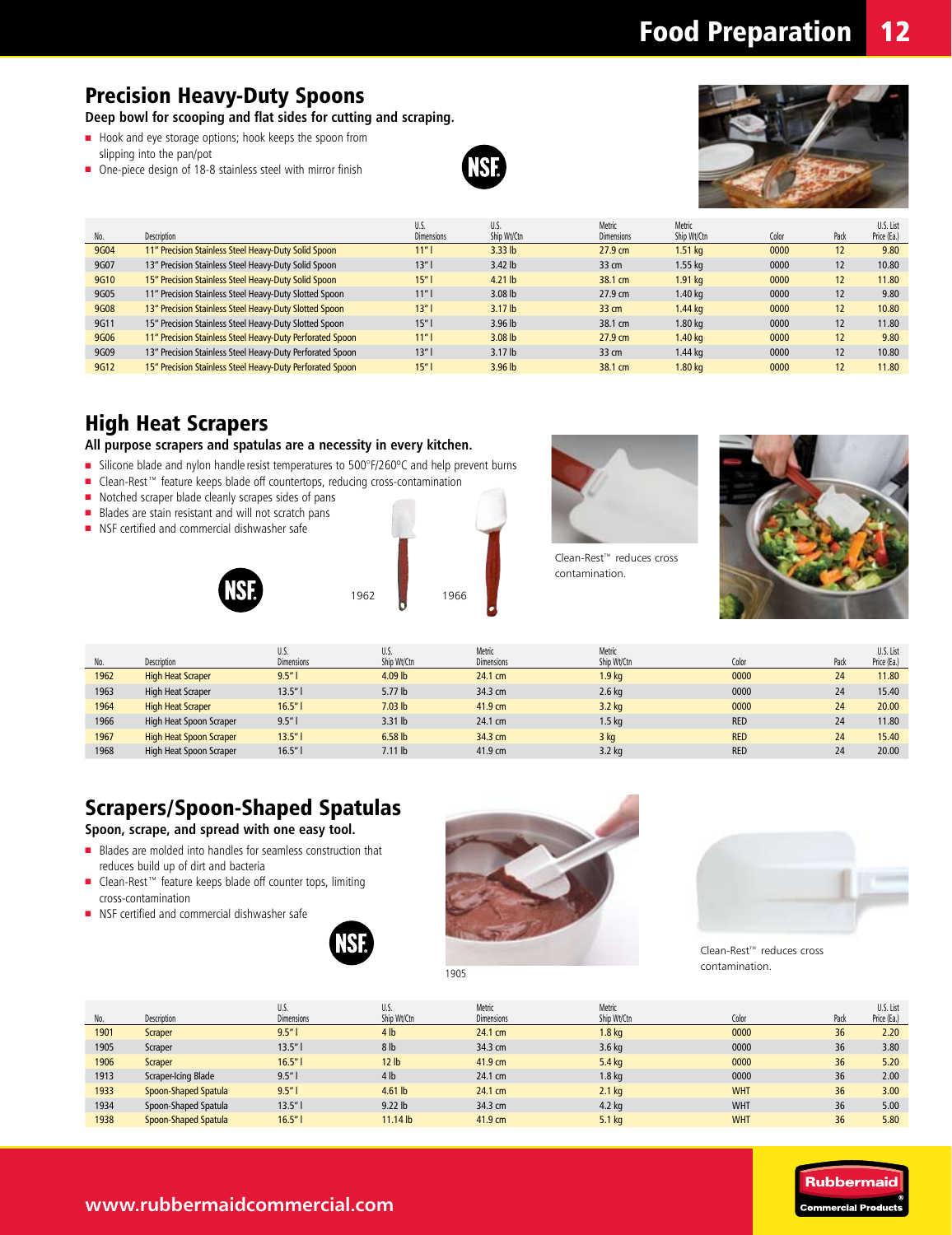# **13 Food Preparation**

## Measuring Cups and Spoons

- $\blacksquare$  Made of FDA compliant materials
- Capacities clearly engraved for easy identification
- $\blacksquare$  Spoons are secured with detachable ring
- $\blacksquare$  Accurate ingredient portioning to manage food costs
- $\blacksquare$  Commercial dishwasher safe

| 8316-AS |  |
|---------|--|



|         |                            |                                                                                                                         | U.S.               | Metric      |            | U.S. List   |
|---------|----------------------------|-------------------------------------------------------------------------------------------------------------------------|--------------------|-------------|------------|-------------|
| No.     | Description                | Capacity                                                                                                                | Ship Wt/Ctn        | Ship Wt/Ctn | Color      | Price (Ea.) |
| 8315-AS | <b>Measuring Cup Set</b>   | Set includes $\frac{1}{4}$ , $\frac{1}{3}$ , $\frac{1}{2}$ , and 1 cups                                                 | 2.15 <sub>lb</sub> | $0.45$ kg   | <b>WHT</b> | 3.00        |
| 8316-AS | <b>Measuring Spoon Set</b> | Set includes $\frac{1}{8}$ tsp, $\frac{1}{4}$ tsp, $\frac{1}{2}$ tsp, $\frac{1}{2}$ tsp, $\frac{1}{2}$ tbsp, and 1 tbsp |                    | $0.45$ ka   | <b>WHT</b> | 2.60        |

## Bouncer® Measuring Cups

#### **Manage costly ingredients.**

- Accurately measure liquid and dry ingredients to help save on food costs
- Clear, break-resistant polycarbonate is durable; temperature range: -40°F to 212°F
- Metric measurements marked in blue and cup measurements marked in red for easy-to-read measurements
- $\blacksquare$  Assists in complying with HACCP
- **n** USDA Meat & Poultry Equipment Group listed
- **n** Certified to NSF Std.  $#2$  and commercial dishwasher safe





|      |                                    | IJ.S.           | U.S.              | Metric   | Metric            |            |      | U.S. List   |
|------|------------------------------------|-----------------|-------------------|----------|-------------------|------------|------|-------------|
| No.  | Description                        | Capacity        | Ship Wt/Ctn       | Capacity | Ship Wt/Ctn       | Color      | Pack | Price (Ea.) |
| 3210 | Bouncer <sup>®</sup> Measuring Cup | 1 cup           | 2 <sub>lb</sub>   | 0.2L     | 0.9 <sub>kg</sub> | <b>CLR</b> |      | 6.00        |
| 3215 | Bouncer <sup>®</sup> Measuring Cup | 1 pt            | $2.36$ lb         | 0.5L     | 1.1 <sub>kg</sub> | <b>CLR</b> |      | 10.40       |
| 3216 | Bouncer <sup>®</sup> Measuring Cup | 1 qt            | 3.3 <sub>lb</sub> | 0.9L     | 1.5 <sub>kq</sub> | <b>CLR</b> |      | 11.60       |
| 3217 | Bouncer <sup>®</sup> Measuring Cup | 2 gt            | $4.43$ lb         | 1.9L     | 2 kg              | <b>CLR</b> |      | 16.00       |
| 3218 | Bouncer <sup>®</sup> Measuring Cup | 4 <sub>qt</sub> | 10 <sub>lb</sub>  | 3.8L     | 4.5 kg            | <b>CLR</b> |      | 17.40       |

### Bouncer® Scoops

#### **Multi-purpose scoops for use throughout food service operations.**

- Durable clear polycarbonate (2882, 2884, 2886) or white polyethylene (2885) can be used for a variety of applications
- **u** USDA Meat & Poultry Group listed
- **n** Assists in complying with HACCP guidelines
- **NSF** certified and commercial dishwasher safe
- Bouncer<sup>®</sup> Contour Scoop (9F75 & 9F76) is designed for the Ingredient Bin System (pg. 183); the contoured design keeps hands away from food, reducing cross-contamination





**NSF** 







| No.               | Description                                                                    | U.S.<br>Capacity | U.S.<br>Ship Wt/Ctn | Metric<br>Capacity | Metric<br>Ship Wt/Ctn | Color      | Pack        | U.S. List<br>Price (Ea.) |
|-------------------|--------------------------------------------------------------------------------|------------------|---------------------|--------------------|-----------------------|------------|-------------|--------------------------|
| 2882 <sup>A</sup> | Bouncer <sup>®</sup> Bar Scoop                                                 | 6 oz             | $2.98$ lb           | 0.2L               | 1.4 <sub>kg</sub>     | <b>CLR</b> | 12          | 5.60                     |
| 2884              | Bouncer <sup>®</sup> Utility Scoop                                             | 32 oz            | $6.42$ lb           | .9L                | $2.91$ kg             | <b>CLR</b> | 12          | 10.00                    |
| 2885              | <b>Utility Scoop</b>                                                           | 64 oz            | 3.4 <sub>lb</sub>   | 1.9L               | 1.5 <sub>kq</sub>     | <b>WHT</b> | 6           | 6.80                     |
| 2886              | Bouncer <sup>®</sup> Utility Scoop                                             | 64 oz            | $5.12$ lb           | 1.9L               | 2.32 kg               | <b>CLR</b> | $\mathbf b$ | 11.00                    |
| 9F75              | Bouncer® Contour Scoop for 3600-88, 3602-88, 3603-88<br><b>Ingredient Bins</b> | 32 oz            | $4.23$ lb           | 0.9L               | 1.9 <sub>kg</sub>     | <b>CLR</b> | h           | 10.00                    |
| 9F76              | Bouncer® Contour Scoop for 3600-88, 3602-88, 3603-88<br>Ingredient Bins        | 64 oz            | $6.17$ lb           | 1.9L               | 2.78 kg               | <b>CLR</b> |             | 10.80                    |

A Certified to NSF Std. #2 (polycarbonate only).

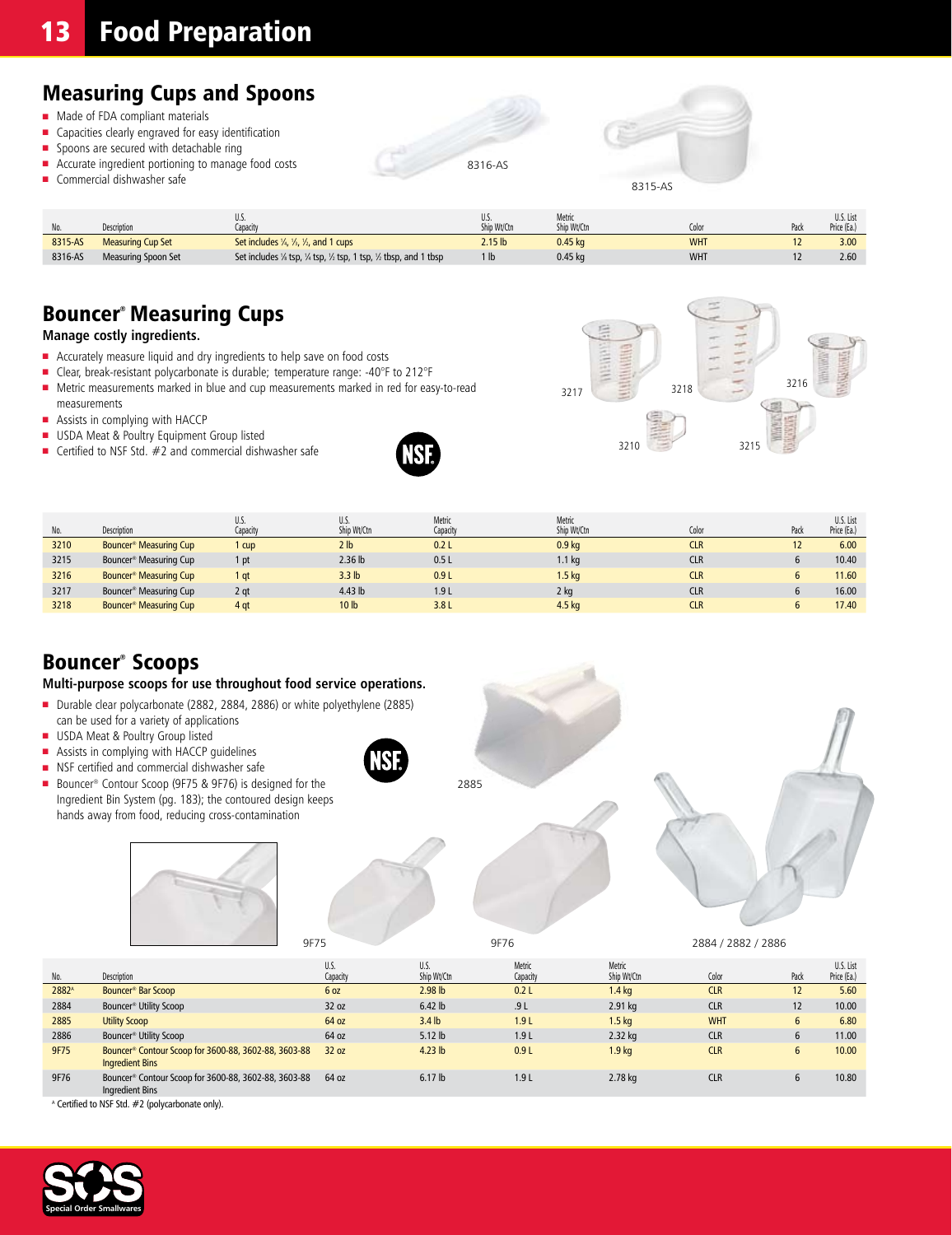# Food Preparation 14

# Safety Portioning Scoop

**Maintain food safety while managing food costs.**

- Hybrid scoop and measuring cup allow for portioning or measuring milliliters, cups, or ounces n Anti-roll design for storage or food use without the risk of the handle rolling into the food and
- posing a contamination risk
- **n** Permanent textured graduations for dry and liquid measurements
- **n** Nestable for flexible storage options
- Durable polycarbonate is commercial dishwasher safe
- 9G51 and 9G52 are designed to fit Safety Storage Bins (see page 182)







Nests for efficient storage.



Scoop stands upright on tripod base.



Elevated handle reduces the risk of cross-contamination.



Permanent graduations are molded into the polycarbonate.

| No.  | Description                     | u.j.<br>Capacitv | U.S.<br>Ship Wt/Ctn | Metric<br>Capacity | Metric<br>Ship Wt/Ctn | Color      | Pacl | U.S. List<br>Price (Ea.) |
|------|---------------------------------|------------------|---------------------|--------------------|-----------------------|------------|------|--------------------------|
| 9G51 | Safety Portioning Scoop - 2 Cup | 2 cup            | 3.2 <sub>lb</sub>   | 500 ml             | 1.45 kg               | <b>CLR</b> |      | 9.40                     |
| 9G52 | Safety Portioning Scoop - 3 Cup | 3 cup            | 4 <sub>lb</sub>     | 750 ml             | 1.82 kg               | <b>CLR</b> |      | 10.80                    |
| 9G53 | Safety Portioning Scoop - 4 Cup | 4 cup            | 4.95 lb             | 1000 ml            | 2.25 kg               | <b>CLR</b> |      | 12.20                    |
| 9G54 | Safety Portioning Scoop - 8 Cup | 8 cup            | 4 <sub>h</sub>      | 2000 ml            | $1.82$ kg             | <b>CLR</b> |      | 16.80                    |



**www.rubbermaidcommercial.com**